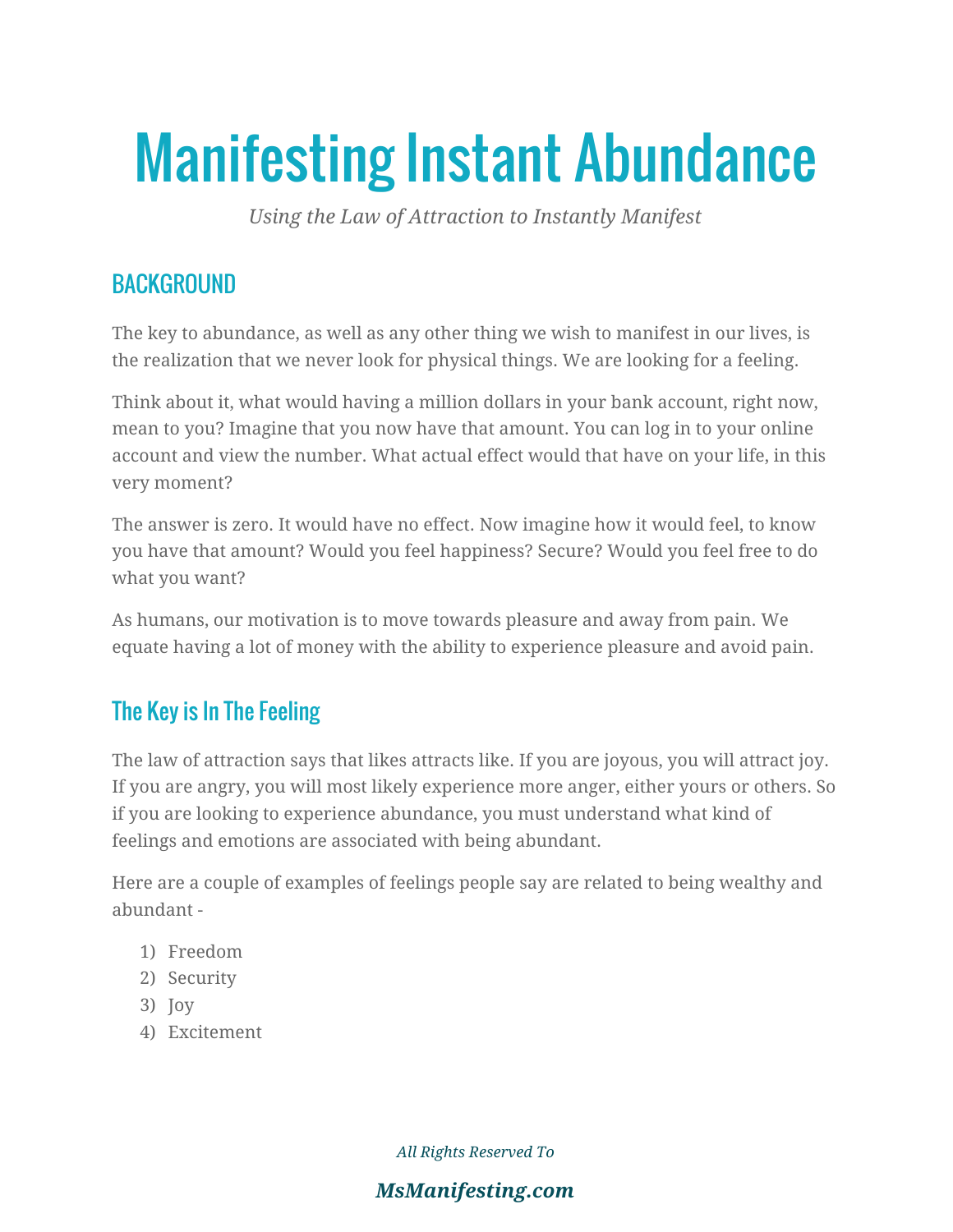## What Does Having A Lot of Money Mean to You?

So this is the point where you start imagining your life, with so much money in your bank account, that you can buy anything that you could possibly want. What do you do? Take a long vacation? Open up a business that you're passionate about? Think about your daily life, what do you hope to feel by having and using all this money?

Now, make a list of these feelings.

No, really, make an actual list, write it down. Write now!

Do you have your list with you?

Now go over each feeling on that list, and try to remember a time that you felt it. If you can't remember such a time, simply imagine it happening now, with all the money that you are now attracting into your life.

For each feeling, you must really get into the state where you are really feeling it, right now. If you can't experience it, you won't be able to attract it into your life, no matter how much money you have.

Go over your entire list this way.

Are you done? Were some feelings harder to feel, compared to others? That's ok, there are various reasons why this happens and once you are aware of the reasons (which I won't get into right now) it's usually quite easy to fix it.

## Manifesting Instant Abundance

So, what did you just do? Did you experience what it actually feels like to be abundant? Did you feel happy, self fulfilled, secure, content? Whatever it is, you instantly manifested it. Yeah, you might be saying "yeah well…. but my balance remains the same, so it's just a mind trick, nothing more!"

Truth is, it is going to be so much easier to increase your balance, if you are unattached to having an increased balance. And the way to do this, is to instantly experience the feelings we hope to feel once we achieve what we want - RIGHT NOW!

Once you have that great feeling, you don't need the money in order to have this great feeling. So you won't have a lot of heavy, negative emotions preventing you from